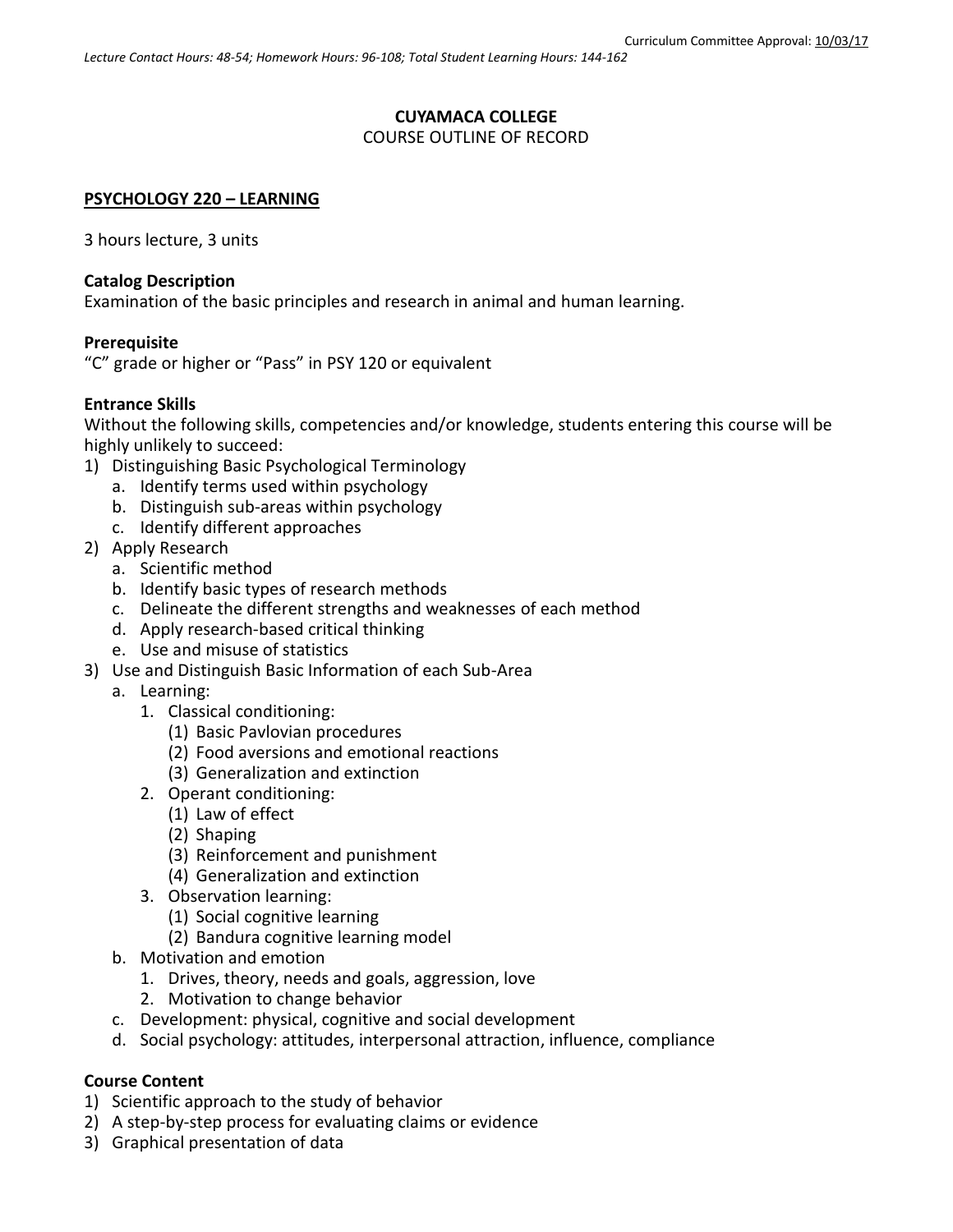- 4) Principles of the use of statistical analysis in research (presented) at a conceptual, not mathematical, level
- 5) Theories of learning, especially comparing the respondent and operant paradigms
- 6) Respondent principles including acquisition, extinction, spontaneous recovery, generalization, discrimination, higher-order conditioning, sensitization, sensory pre-conditioning, inhibition, overshadowing, blocking, conditioned emotional response
- 7) Operant principles including positive and negative reinforcement, punishment, discrimination in stimulus control, shaping, fading, secondary or conditioned reinforcers and punishers, and schedules of reinforcement
- 8) Observational learning
- 9) Verbal learning
- 10) Cognitive learning including the roles of attention, language and memory
- 11) Applications of the psychology of learning to improving the study behaviors of students
- 12) Applications of learning theory in psychotherapy

## **Course Objectives**

Students will be able to:

- 1) Compare and provide examples orally or in writing of reflex, fixed action patterns and inherited behavioral traits.
- 2) Identify habituation, sensitization, releaser and a sign stimulus from research articles.
- 3) Describe and define research methods in behavioral psychology and compare and apply their use in research.
- 4) Define and contrast in writing different classical conditioning paradigms.
- 5) Identify and describe the variables that affect the rate and strength of classical conditioning.
- 6) Identify examples of contingency and contiguity in classical conditioning and operant conditioning procedures.
- 7) Compare and contrast stimulus substitution theory and conditioned compensatory conditioned response theory.
- 8) Apply the principles of classical conditioning to aversion therapy.
- 9) Describe, compare and give examples of operant procedures including positive and negative reinforcement and punishment.
- 10) Analyze real life situations and identify operant procedures in effect.
- 11) Produce methods of shaping behavior using chaining and successive approximation.
- 12) Define and contrast procedures and results of vicarious learning.
- 13) Identify and predict graphical patterns of behavior based on simple and complex schedules of reinforcement.
- 14) Compare characteristics of generalization and discrimination processes.
- 15) Describe the procedures presented in class that are used to study the behavior of memory.
- 16) Describe and recognize examples of the biological limits of learning.

# **Method of Evaluation**

A grading system will be established by the instructor and implemented uniformly. Grades will be based on demonstrated proficiency in subject matter determined by multiple measurements for evaluation, one of which must be essay exams, skills demonstration or, where appropriate, the symbol system.

- 1) Quizzes and exams that measure the student's ability to recognize, describe, explain, and provide examples of the patterns, processes, and relationships associated with classical and operant conditioning.
- 2) Written assignments that demonstrate the student's ability to apply concepts of classical conditioning, operant conditioning, and vicarious learning to research and natural settings.
- 3) Group projects and discussion to produce conclusions based on behavioral data.

# **Special Materials Required of Student**

None